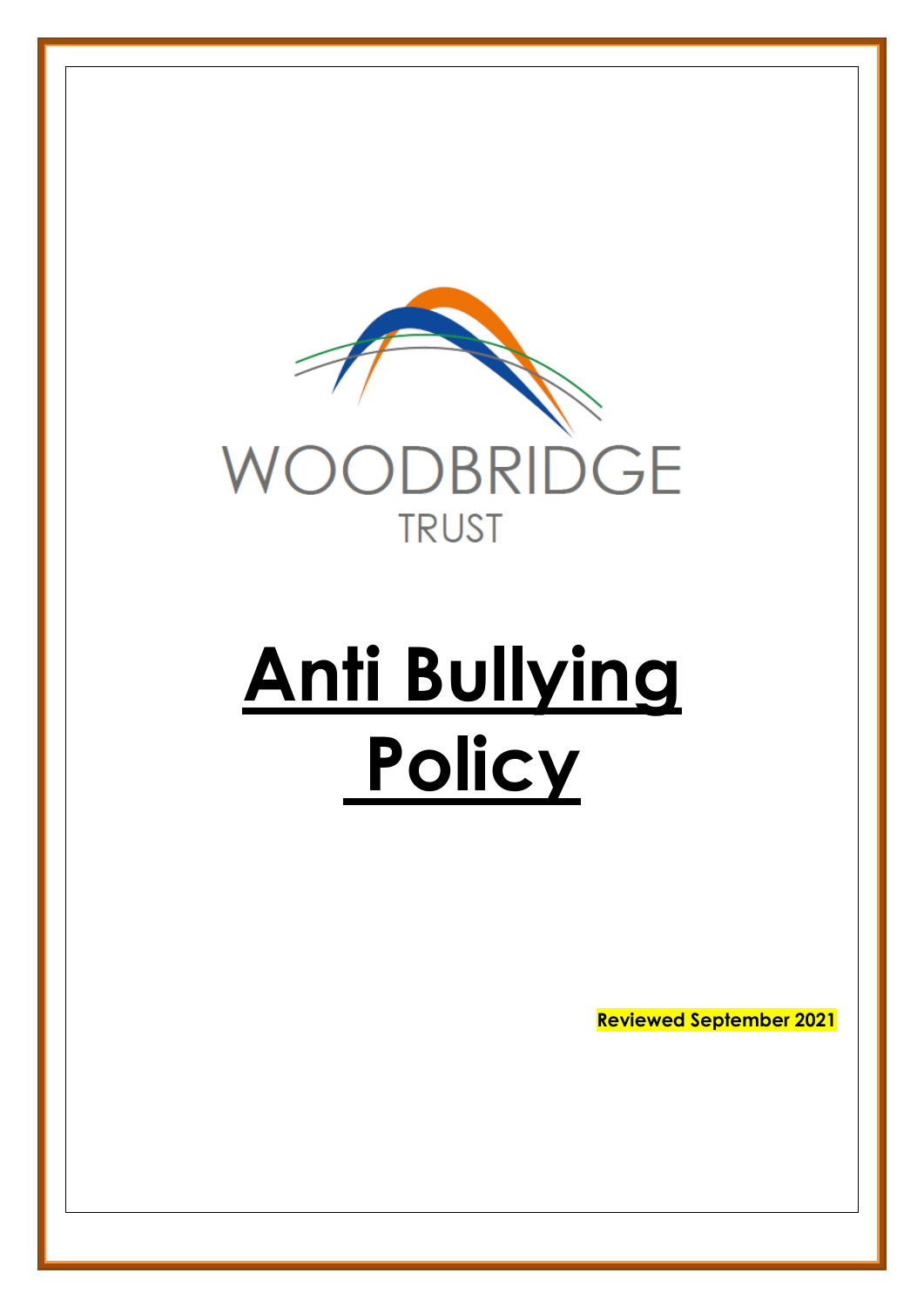# **Statement of Intent**

The pupils, staff, parents and trustees of Woodbridge Trust believe that:

- $\triangleright$  Bullying is undesirable and unacceptable.
- $\triangleright$  Bullying is a problem to which solutions can be found.
- Seeking help and openness are regarded as signs of strength not weakness.
- > All members of our community will be listened to and taken seriously.
- $\triangleright$  Everyone has the right to enjoy and achieve in an atmosphere that is free from fear.
- All of us have a responsibility to ensure that we do not abuse or bully others.
- Children and young people should talk to an adult if they are worried about bullying and have a right to expect that their concerns will be listened to and treated seriously.
- Children and young people should be involved in decision making about matters that concern them.
- We all have a duty to work together to protect vulnerable individuals from bullying and other forms of abuse.

# *We believe in tackling bullying by encouraging an environment where individuality is celebrated and individuals can develop without fear.*

# **Aims and Objectives**

- $\triangleright$  To assist in creating an ethos in which attending any school within the Trust is a positive experience for all members of our community.
- $\triangleright$  To make it clear that all forms of bullying are unacceptable.
- $\triangleright$  To enable everyone to feel safe while at school and encourage pupils to report incidents of bullying.
- To deal with each incident of bullying as effectively as possible, taking into consideration the needs of all parties and of our community, and, as a result, to reduce the incidents of bullying.
- > To support and protect victims of bullying and ensure they are listened to.
- To help and support children/young people displaying bullying behaviour to change their attitudes and understand why it needs to change.
- $\triangleright$  To liaise with parents and other appropriate members of the school community.
- To ensure all members of our community feel responsible for helping to reduce bullying
- To maintain and develop effective listening systems for children and young people.
- $\triangleright$  To involve all staff in dealing with incidents of bullying effectively and promptly
- To equip all staff with the skills and information necessary to deal with incidents of bullying
- $\triangleright$  To involve the wider school community (e.g. midday supervisors, part-time staff/volunteers/ trainee teachers) in dealing effectively with, and if necessary referring, bullying incidents.
- $\triangleright$  To communicate with parents and carers and the wider school community effectively on the subject of bullying.
- To acknowledge the key role of every staff member in dealing with incidents of bullying.
- $\triangleright$  To ensure that all incidents of bullying are recorded and appropriate use is made of the information, where appropriate sharing it with relevant organisations.
- To promote emotional health and wellbeing across the whole school and for all members of our community to role-model this in all situations

# **What is Bullying?**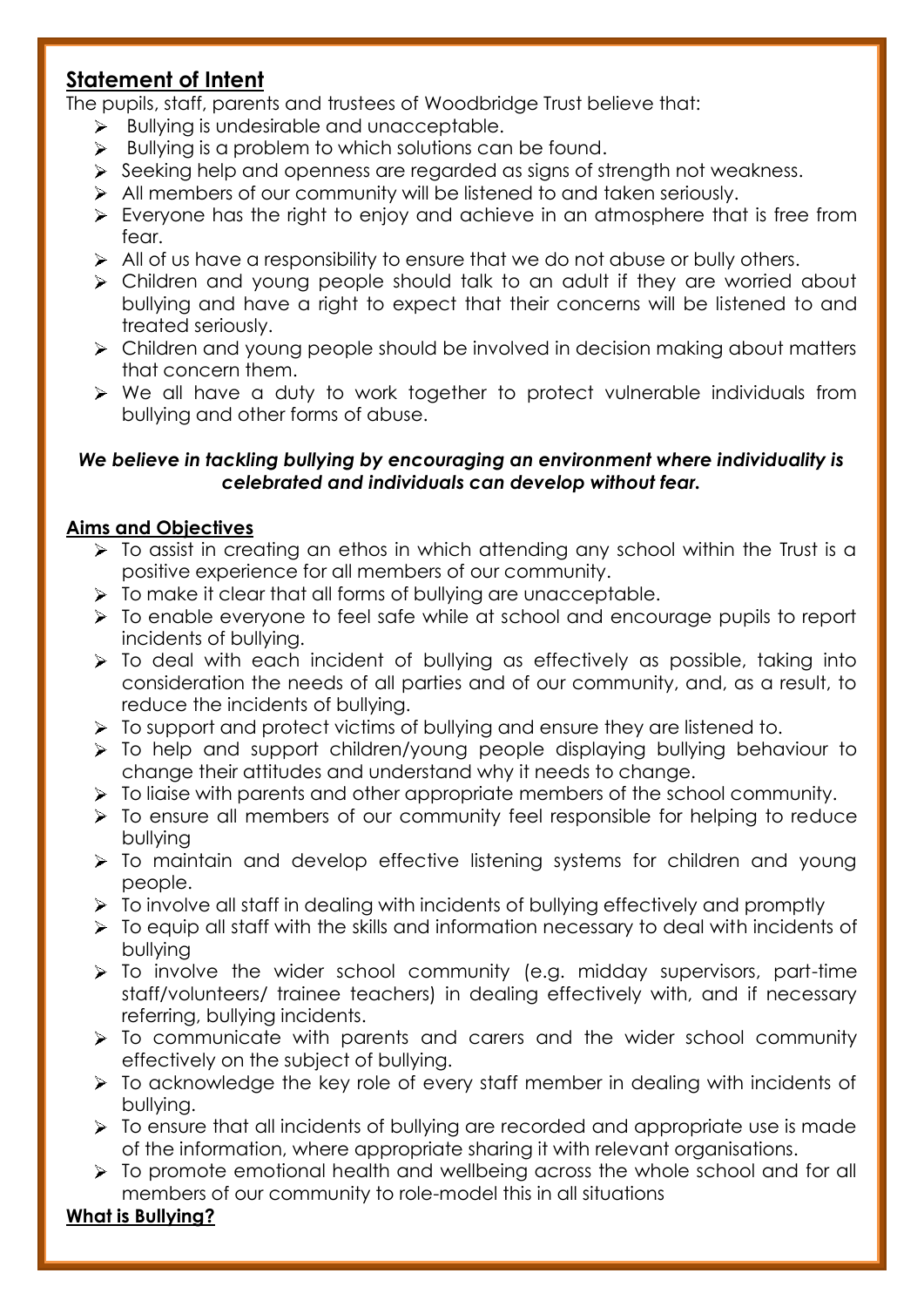In general terms, we define bullying as *'Behaviour by an individual or group, usually repeated over time, that intentionally hurts another individual or group either physically or emotionally.'* At Woodbridge Trust we recognise that there are groups of pupils who may be more vulnerable to experiencing bullying. These include but are not exclusive to:

- $\triangleright$  Looked After pupils
- Sypsy, Roma and Traveller pupils
- Pupils with Special Educational Needs or Disabilities (SEND)
- $\triangleright$  Pupils from ethnic minorities
- $\triangleright$  Pupils entitled to Free School Meals
- $\triangleright$  Pupils for whom English is an Additional Language
- LGBT (Lesbian, gay, bisexual and transgender) children

Each school within our Trust recognises that there are different forms of bullying. As a result of this, this policy does not stand in isolation but is also closely related to other policies including but not exclusively; Online safety, Equality scheme, SEN policy, EAL policy, transgender policy.

### **Cyber-Bullying**

The rapid development of, and widespread access to, technology has provided a new medium for 'virtual bullying', which can occur in and outside school. Cyber-bullying has a potentially bigger audience, and more accessories as people share content. Despite age guidelines and restrictions on social media platforms, many of which are at least age 13, staff within our Trust acknowledge that social media is a significant area of vulnerability for children and young people.

#### **Racist Bullying**

This refers to a range of hurtful behaviour, both physical and psychological, that make the person feel unwelcome, marginalised, excluded, powerless or worthless because of their colour, ethnicity culture, faith community, national origin or national status.

#### **Homophobic Bullying**

This occurs when bullying is motivated by a prejudice against lesbian, gay or bisexual people. Heterosexism is any prejudice and discrimination against individuals and groups who are lesbian, gay, bisexual (LGB) or are perceived to be so. It is based on the assumption that everyone is or should be heterosexual. Expressions of dislike, contempt or fear based on heterosexism are usually known as homophobia, although lesophobia and biphobia are also coming into use.

### **Transgender Bullying**

This occurs when bullying is motivated by a prejudice against a transgender individual. The term gender includes boys, girls, men and women, and transgender/transsexual people.

**What is the difference between sex and gender?**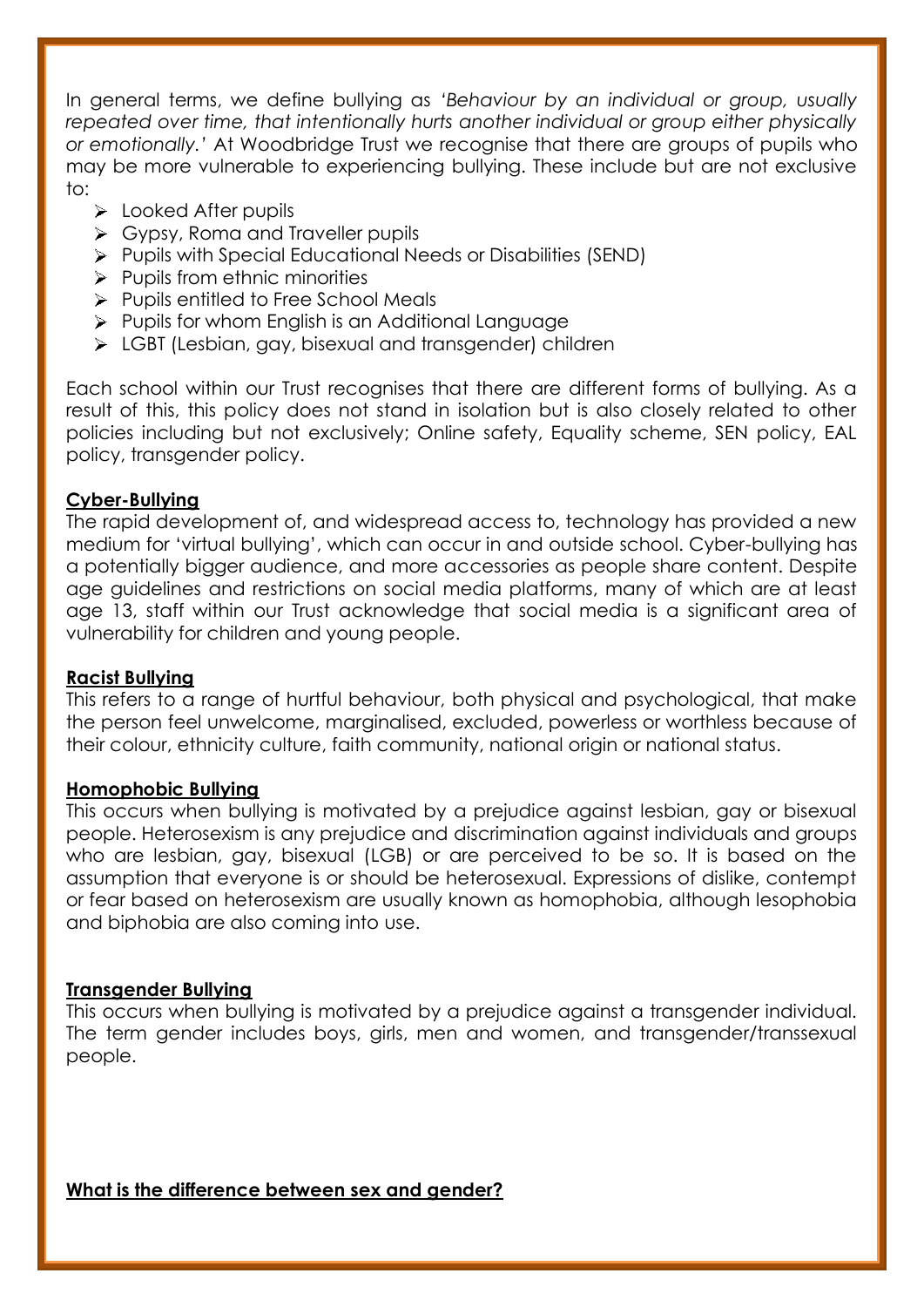- Sex refers to biological status as male or female. It includes physical attributes such as sex chromosomes, sex hormones, internal reproductive structures and external genitalia.
- Gender is a term that is often used to refer to ways that people act, interact, or feel about themselves, which are associated with boys/men and girls/women.

# **Signs of Bullying**

Staff should be vigilant in looking out for signs of bullying or other child protection issues including:

- *Physical*: unexplained bruised, scratches, cuts, missing belongings, damaged clothes, or schoolwork, loss of appetite, stomach aches, headaches, bedwetting.
- *Emotional*: losing interest in school, withdrawn, secretive, unusual shows of temper, refusal to say why unhappy, high level of anxiety, mood swings, tearfulness for no reason, lack of confidence, headaches and stomach aches, signs of depression.
- *Behavioural*: asking to be taken to school, taking longer to get home, asking for more money, using different routes to school, 'losing' more items than usual, sudden changes in behaviour and mood, concentration difficulties, truancy.

# **Practice** – **Preventing Bullying**

Preventing and raising awareness of bullying is essential to keeping incidents to a minimum Through assemblies as well as PSHCE lessons, pupils are given regular opportunities to discuss what bullying is, as well as incidents we would not describe as bullying, such as two friends falling out, or a one-off argument.

Pupils are taught to tell an adult in school if they are concerned that they or someone else is being bullied. Everyone involved in the life of each school to take responsibility for promoting a common anti-bullying approach. The curriculum, this work and ethos is also underpinned by the Trust core values which include kindness, respect and tolerance.

As part of practice, staff, pupils, parents and Trustees will:

- $\checkmark$  be supportive of each other
- $\checkmark$  provide positive role models
- $\checkmark$  convey a clear understanding that we disapprove of unacceptable behaviour
- $\checkmark$  be clear that we all follow the rules of each school
- $\checkmark$  be fully involved in the development of the anti-bullying policy and support anti-bullying practice
- $\checkmark$  support each other in the implementation of this policy

All members of the school community are expected to report incidents of bullying. All Staff have a vital role to play as they are at the forefront of behaviour management and supporting pupil's sense of well-being. They have the closest knowledge of the children in their care, and should build up a relationship involving mutual support, trust and respect.

### **Staff will:**

- $\checkmark$  Provide children with a framework of behaviour including rules, rights and responsibilities which support the whole school policy for behaviour.
- $\checkmark$  Emphasise and behave in a respectful and caring manner to children and colleagues, to set a good tone and help create a positive atmosphere.
- $\checkmark$  Raise awareness of bullying through activities, stories, role-play, discussion, peer support, school council, PSHCE etc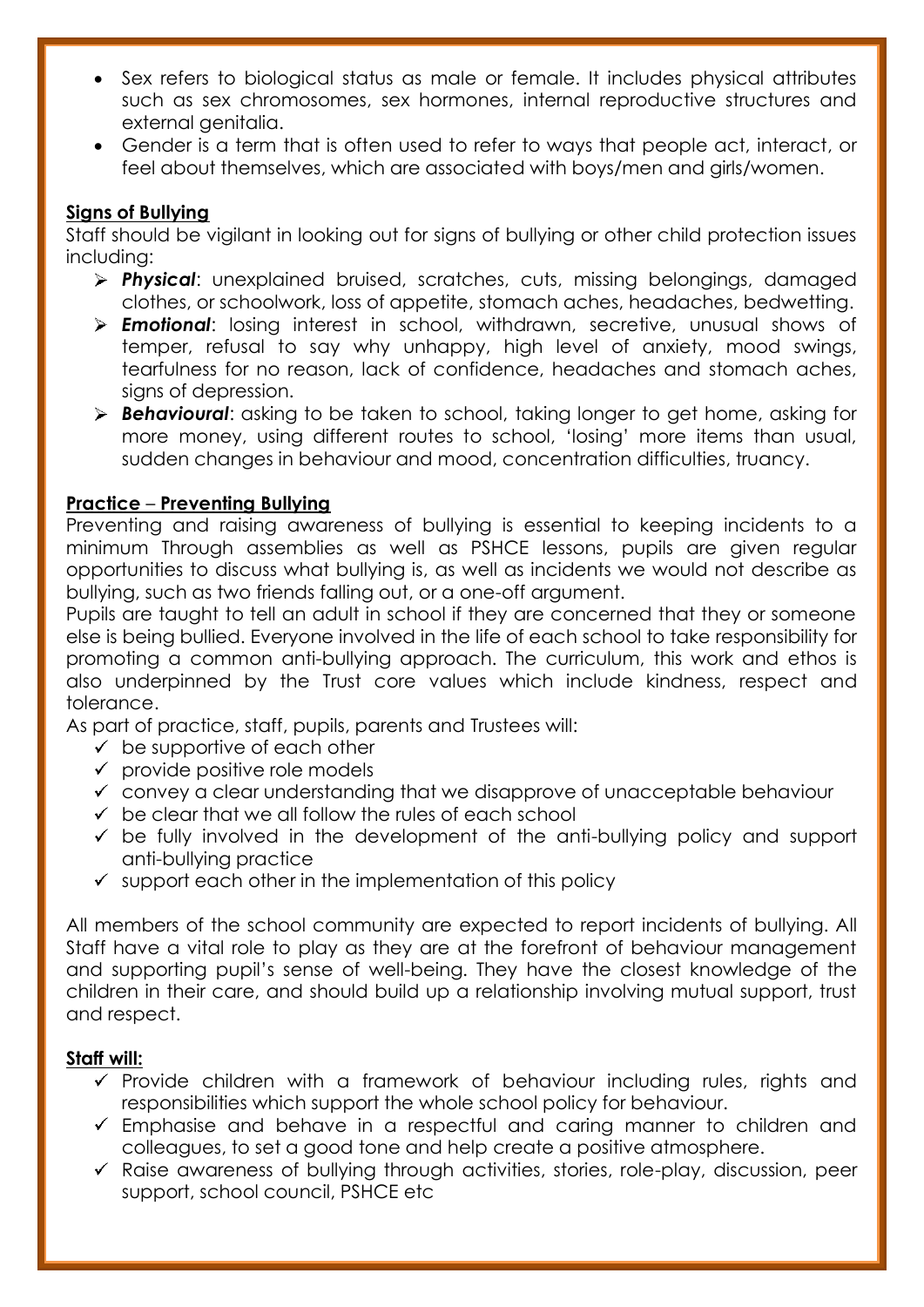- $\checkmark$  Educate pupils about E-safety; including age restrictions, reporting inappropriate content and how to stay safe online
- Through the Heads of School and Senior Leadership Team, keep the Trustees well informed regarding issues concerning behaviour management and bullying.

# **Responding to Bullying**

All cases of alleged bullying should be reported to the Head of School or in their absence a senior member of staff. In any case of alleged bullying, either the class teacher, the Head of School, or a senior member of staff should first establish the facts, and build an accurate picture of events over time, through speaking to the alleged perpetrator(s), victim(s) and adult witnesses, as well as parents and pupil witnesses if necessary and appropriate.

Whenever a bullying incident is discovered or an allegation is raised, the school will go through a number of steps. The exact nature of each step will be adapted to suit the nature and severity of the incident, and the response of those involved. In order to gain evidence and a full understanding of the situation an investigation will be carried out.

1. The school community need to be made aware that when a bullying incident has come to the attention of adults in the school, it has been taken seriously and action has resulted. School expects to support all involved by:

- > Carrying out a thorough investigation
- $\triangleright$  Talking the incident through with all parties involved
- $\triangleright$  Supporting the person who has been bullied to express their feelings
- $\triangleright$  Supporting the person displaying the bullying behaviour to express their feelings
- $\triangleright$  Discussing which rule(s) have been broken
- $\triangleright$  Discussing strategies for making amends
- $\triangleright$  Liaising and discussing with parents and carers

2. Measures taken to address incidents of bullying will be determined on a case by case basis. Actions will be in line with the school's behaviour and policy, and may include:

- $\triangleright$  Explanation why the inappropriate behaviour is unacceptable
- Reparation of damaged relationships (restorative justice)
- $\triangleright$  Meeting with staff, parent and child
- Formal letter home from the Head of School/ Executive Headteacher
- $\triangleright$  Time out from the classroom
- $\triangleright$  Lunch and breaktime adjustments
- $\triangleright$  As part of an individual behaviour plan
- $\triangleright$  Fixed term exclusion
- Permanent exclusion

3. Safeguarding procedures will be followed when child protection concerns arise (this may include cyber bullying)

### **Recording**

All incidents, including those out of class will be recorded by the school. A senior member of staff will take responsibility for ensuring that the incident is properly recorded and that the record is updated as necessary throughout an investigation.

Parents of all children/young people involved will be informed of what has happened, that an investigation will take place and ultimately the outcomes of the situation. All discussions and actions relating to the incident/investigation will be documented logged using CPOMs. Figures relating to bullying are reported to the Local School